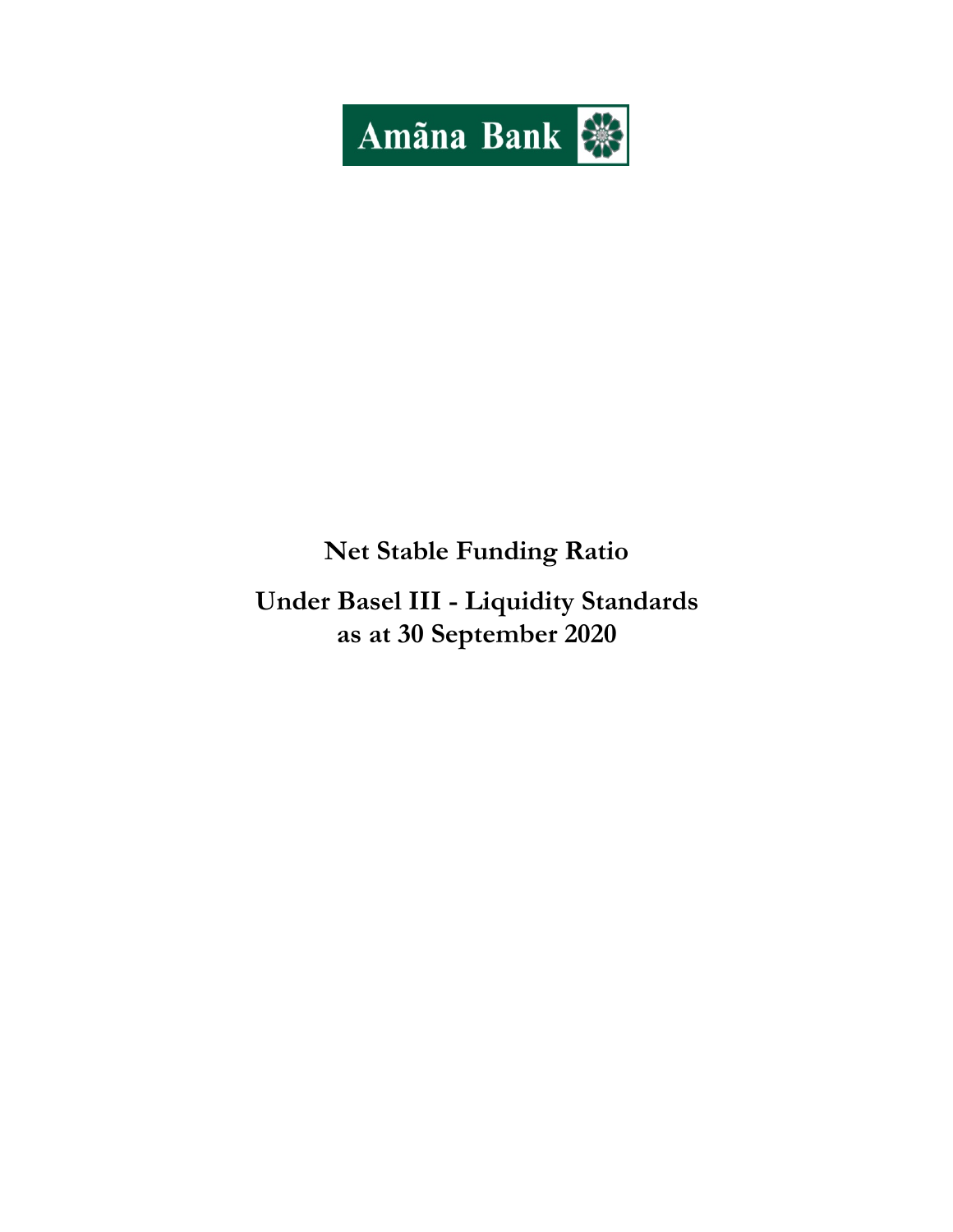

## **1. Calculation of NSFR**

| Code         | Item                                              | <b>Weighted Amount</b><br>as at<br>30 September 2020 | <b>Weighted Amount</b><br>as at<br><b>30 June 2020</b> |
|--------------|---------------------------------------------------|------------------------------------------------------|--------------------------------------------------------|
| 32.1.1.0.0.0 | Total Available Stable Funding                    | 80,943,716                                           | 80,297,480                                             |
| 32.1.2.0.0.0 | Required Stable Funding - On Balance Sheet Assets | 43,737,758                                           | 42,091,691                                             |
| 32.1.3.0.0.0 | Required Stable Funding - Off Balance Sheet Items | 843,964                                              | 691,314                                                |
| 32.1.4.0.0.0 | Total Required Stable Funding                     | 44,581,723                                           | 42,783,005                                             |
| 32.1.5.0.0.0 | NSFR (Minimum Requirement 100%)                   | 182%                                                 | 188%                                                   |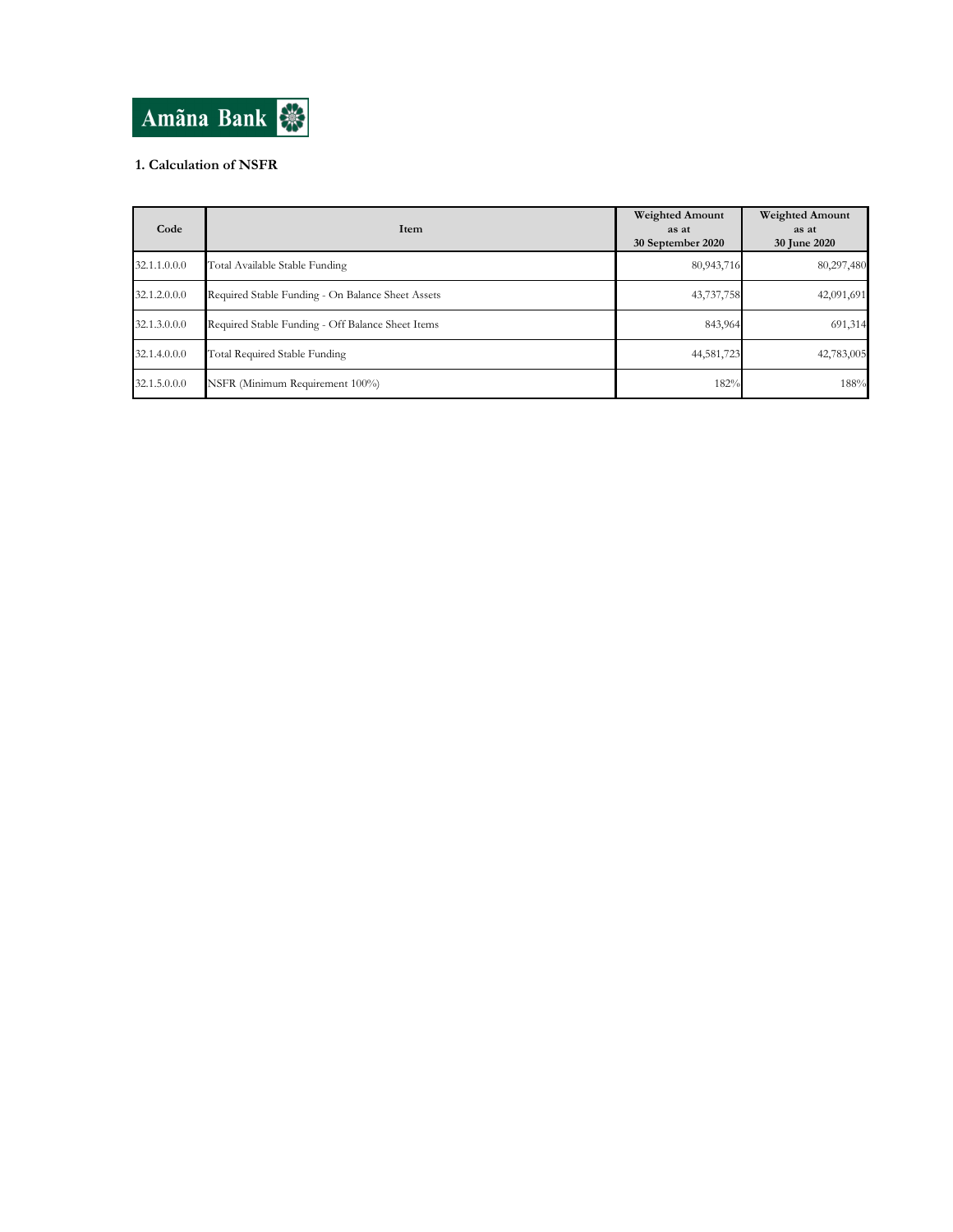

### **2. Total Available Stable Funding**

| Code         | Item                                                                                                                                                                                              | <b>Unweighted Amount</b><br>as at<br>30 September 2020 | <b>ASF</b><br>Factor | Weighted Amount<br>as at<br>30 September 2020 |
|--------------|---------------------------------------------------------------------------------------------------------------------------------------------------------------------------------------------------|--------------------------------------------------------|----------------------|-----------------------------------------------|
| 32.2.0.0.0.0 | <b>Total Available Stable Funding</b>                                                                                                                                                             | 99,739,808                                             | $0\%$                | 80,943,676                                    |
| 32.2.1.0.0.0 | Liabilities and capital assigned a 100% ASF factor                                                                                                                                                | 14,945,943                                             | 100%                 | 14,945,943                                    |
| 32.2.1.1.0.0 | Total regulatory capital before capital deductions (excluding Tier 2 instruments with<br>residual maturity of less than one year)                                                                 | 11,054,858                                             | 100%                 | 11,054,858                                    |
| 32.2.1.2.0.0 | Any other capital instrument with effective residual maturity of one year or more                                                                                                                 |                                                        | 100%                 |                                               |
| 32.2.1.3.0.0 | Secured and unsecured borrowings and liabilities with effective residual maturities of one<br>vear or more                                                                                        | 3,891,085                                              | 100%                 | 3,891,085                                     |
| 32.2.1.3.1.0 | Net deferred tax liabilities                                                                                                                                                                      | 201,266                                                | 100%                 | 201,266                                       |
| 32.2.1.3.2.0 | Minority interest                                                                                                                                                                                 |                                                        | 100%                 |                                               |
| 32.2.1.3.3.0 | Other liabilities                                                                                                                                                                                 | 3,689,819                                              | 100%                 | 3,689,819                                     |
| 32.2.2.0.0.0 | Liabilities assigned a 90% ASF factor                                                                                                                                                             | 70,693,985                                             | 90%                  | 63,624,586                                    |
| 32.2.2.1.0.0 | Non-maturity deposits and term deposits with residual maturity of less than one year<br>provided by retail customers and SME                                                                      | 70,693,985                                             | 90%                  | 63,624,586                                    |
| 32.2.3.0.0.0 | Liabilities assigned a 50% ASF factor                                                                                                                                                             | 4,746,292                                              | 50%                  | 2,373,146                                     |
| 32.2.3.1.0.0 | Funding with residual maturity of less than one year provided by non-financial corporate<br>customers                                                                                             | 269,644                                                | 50%                  | 134,822                                       |
| 32.2.3.2.0.0 | Operational deposits                                                                                                                                                                              | 3,955,389                                              | 50%                  | 1,977,694                                     |
| 32.2.3.3.0.0 | Funding with residual maturity of less than one year from sovereigns, Public Sector<br>Entities (PSEs), and Multilateral Development Banks (MDBs)                                                 |                                                        | 50%                  |                                               |
| 32.2.3.4.0.0 | Other funding with residual maturity between six months and less than one year not<br>included in the above categories, including funding provided by central banks and<br>financial institutions | 521,260                                                | 50%                  | 260,630                                       |
| 32.2.3.4.1.0 | Net deferred tax liabilities                                                                                                                                                                      |                                                        | 50%                  |                                               |
| 32.2.3.4.2.0 | Minority interest                                                                                                                                                                                 |                                                        | 50%                  |                                               |
| 32.2.3.4.3.0 | Other liabilities                                                                                                                                                                                 | 521,260                                                | 50%                  | 260,630                                       |
| 32.2.4.0.0.0 | Liabilities assigned a 0% ASF factor                                                                                                                                                              | 9,353,588                                              | 0%                   |                                               |
| 32.2.4.1.0.0 | Air other nabinues and equity not included in the above categories including other<br>funding with residual maturity of less than six months from central banks and financial                     | 188,482                                                | $0\%$                |                                               |
| 32.2.4.2.0.0 | Other liabilities without a stated maturity                                                                                                                                                       | 3,429,282                                              | $0\%$                |                                               |
| 32.2.4.2.1.0 | Net deferred tax liabilities                                                                                                                                                                      |                                                        | $0\%$                |                                               |
| 32.2.4.2.2.0 | Minority interest                                                                                                                                                                                 |                                                        | $0\%$                |                                               |
| 32.2.4.2.3.0 | Other liabilities                                                                                                                                                                                 | 3,429,282                                              | $0\%$                |                                               |
| 32.2.4.3.0.0 | NSFR derivative liabilities net of derivative assets (if NSFR derivative liabilities are greater<br>than NSFR derivative assets)                                                                  | 5,735,824                                              | $0\%$                |                                               |
| 32.2.4.4.0.0 | "Trade date" payables arising from purchases of financial instruments, foreign currencies<br>and commodities                                                                                      |                                                        | $0\%$                |                                               |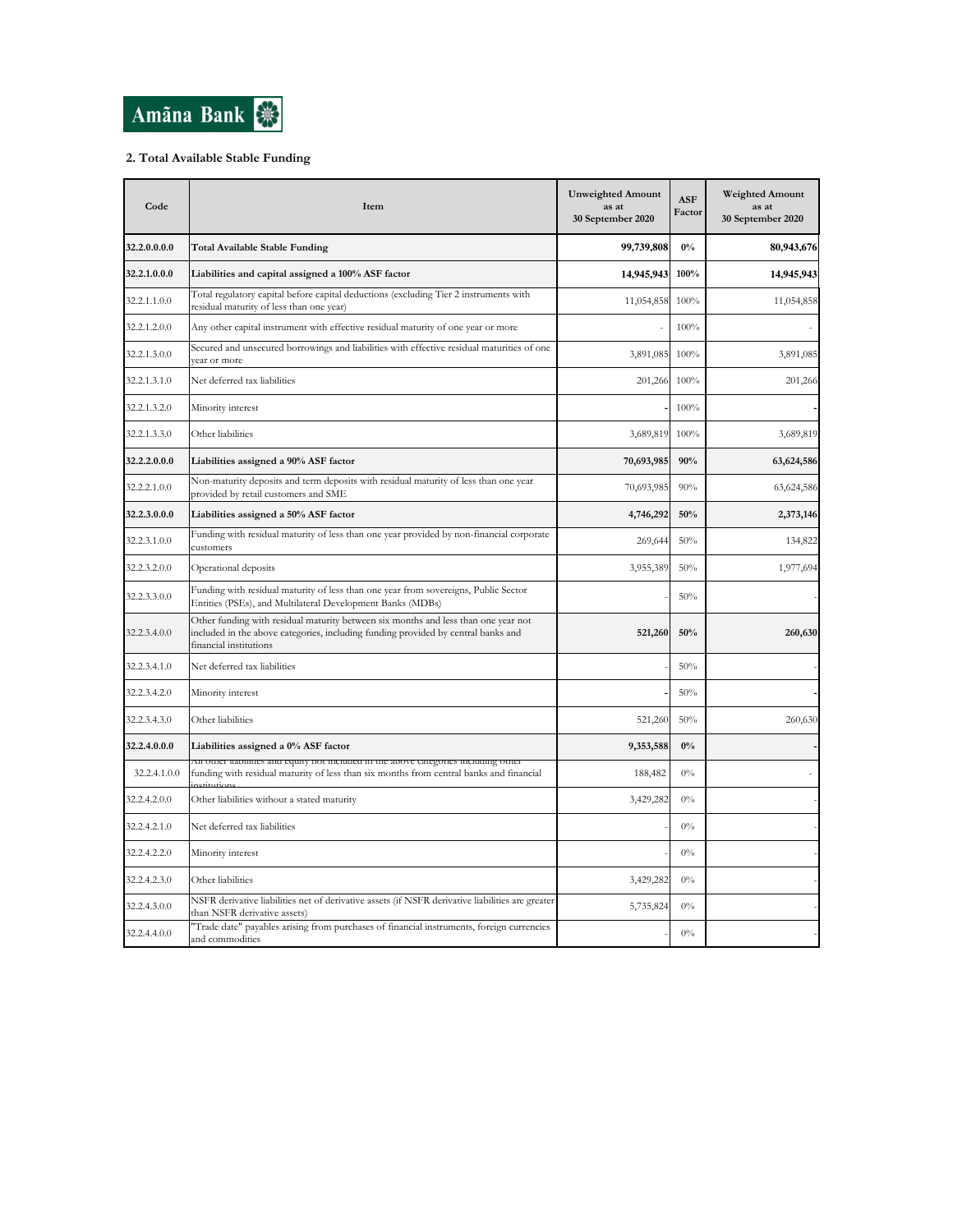

### **3. Required Stable Funding – On Balance Sheet Assets**

| Code                         | Item                                                                                                                                                                           | <b>Unweighted Amount</b><br>as at<br>30 September 2020 | <b>ASF</b><br>Factor | <b>Weighted Amount</b><br>as at<br>30 September 2020 |
|------------------------------|--------------------------------------------------------------------------------------------------------------------------------------------------------------------------------|--------------------------------------------------------|----------------------|------------------------------------------------------|
| 32.3.0.0.0.0                 | Required Stable Funding - On Balance Sheet Assets                                                                                                                              | 69,162,607                                             |                      | 43,737,759                                           |
| 32.3.1.0.0.0                 | Assets assigned a 0% RSF factor                                                                                                                                                | 6,476,684                                              |                      |                                                      |
| 32.3.1.1.0.0                 | Cash in hand                                                                                                                                                                   | 2,153,383                                              | $0\%$                |                                                      |
| 32.3.1.2.0.0                 | Central bank reserves (Statutory Reserve Ratio (SRR) including excess SRR)                                                                                                     | 4,323,301                                              | 0%                   |                                                      |
| 32.3.1.3.0.0                 | All claims on central banks with residual maturities of less than six months                                                                                                   |                                                        | $0\%$                |                                                      |
| 32.3.1.4.0.0                 | Trade date" receivables arising from sales of financial instruments, foreign currencies and commodities                                                                        |                                                        | $0\%$                |                                                      |
| 32.3.2.0.0.0                 | Assets assigned a 5% RSF factor                                                                                                                                                |                                                        | 5%                   |                                                      |
| 32.3.2.1.0.0                 | Unencumbered Level 1 assets                                                                                                                                                    |                                                        |                      |                                                      |
| 32.3.2.1.1.0                 | Qualifying marketable securities                                                                                                                                               |                                                        |                      |                                                      |
| 32.3.2.1.1.1                 | Issued by sovereigns                                                                                                                                                           |                                                        | $5\%$                |                                                      |
| 32.3.2.1.1.2                 | Guaranteed by sovereigns                                                                                                                                                       |                                                        | $5\%$                |                                                      |
| 32.3.2.1.1.3                 | Issued or guaranteed by central banks                                                                                                                                          |                                                        | $5\%$                |                                                      |
| 32.3.2.1.1.4                 | Issued or guaranteed by BIS, IMF, ECB and European Community or eligible MDBs                                                                                                  |                                                        | $5\%$                |                                                      |
| 32.3.2.2.0.0                 | 20% of derivative liabilities                                                                                                                                                  |                                                        | $5\%$                |                                                      |
| 32.3.3.0.0.0                 | Assets assigned a 10% RSF factor                                                                                                                                               |                                                        | 10%                  |                                                      |
| 32.3.3.1.0.0                 | Jnencumbered loans to financial institutions with residual maturities of less than six months                                                                                  |                                                        | 10%                  |                                                      |
| 32.3.4.0.0.0                 | Assets assigned a 15% RSF factor                                                                                                                                               |                                                        | 15%                  |                                                      |
| 32.3.4.1.0.0                 | Unencumbered Level 2A assets                                                                                                                                                   |                                                        |                      |                                                      |
| 32.3.4.1.1.0                 | Qualifying marketable securities                                                                                                                                               |                                                        |                      |                                                      |
| 32.3.4.1.1.1                 | Issued or guaranteed by sovereigns                                                                                                                                             |                                                        | 15%                  |                                                      |
| 32.3.4.1.1.2                 | Issued or guaranteed by central banks                                                                                                                                          |                                                        | 15%                  |                                                      |
| 32.3.4.1.1.3                 | Issued or guaranteed by PSEs                                                                                                                                                   |                                                        | $15\%$               |                                                      |
| 32.3.4.1.1.4                 | Issued or guaranteed by MDBs                                                                                                                                                   |                                                        | 15%                  |                                                      |
| 32.3.4.1.2.0                 | Qualifying non-financial corporate debt securities (including commercial paper and promissory notes) and<br>covered bonds                                                      |                                                        | 15%                  |                                                      |
| 32.3.4.1.3.0                 | Qualifying investments in gilt unit trust backed by Government of Sri Lanka (GOSL) securities                                                                                  |                                                        | 15%                  |                                                      |
| 32.3.4.2.0.0                 | All other unencumbered loans to financial institutions with residual maturities of less than six months                                                                        |                                                        | 15%                  |                                                      |
| 32.3.5.0.0.0                 | Assets assigned a 50% RSF factor                                                                                                                                               | 27,652,348                                             | 50%                  | 13,826,174                                           |
| 32.3.5.1.0.0                 | Unencumbered Level 2B assets                                                                                                                                                   | 68,097                                                 | 50%                  | 34,049                                               |
| 32.3.5.1.1.0                 | Qualifying non-financial corporate debt securities (including commercial paper and promissory notes)                                                                           |                                                        | 50%                  |                                                      |
| 32.3.5.1.2.0                 | Qualifying non-financial common equity shares                                                                                                                                  | 68,097                                                 | 50%                  | 34,049                                               |
| 32.3.5.1.3.0                 | Residential mortgage backed securities (RMBS) with a credit rating of at least AA                                                                                              |                                                        | 50%                  |                                                      |
| 32.3.5.2.0.0                 | HQLA encumbered for a period of six months or more and less than one year                                                                                                      | 27,584,251                                             | 50%                  | 13,792,125                                           |
| 32.3.5.3.0.0                 | Unencumbered loans to financial institutions and central banks with residual maturity between six months                                                                       |                                                        | 50%                  |                                                      |
|                              | and less than one vear                                                                                                                                                         |                                                        |                      |                                                      |
| 32.3.5.4.0.0<br>32.3.5.5.0.0 | Deposits held at other financial institutions for operational purposes<br>All other non HQLA not included in the above categories with residual maturity of less than one year | 27,584,251                                             | 50%<br>50%           | 13,792,125                                           |
| 32.3.6.0.0.0                 | Assets assigned a 65% RSF factor                                                                                                                                               | 2,884,369                                              | 65%                  | 1,874,840                                            |
| 32.3.6.1.0.0                 | Qualifying unencumbered residential mortgages with a residual maturity of one year or more                                                                                     | 2,884,369                                              | 65%                  | 1,874,840                                            |
| 32.3.6.2.0.0                 | Other qualifying unencumbered loans not included in the above categories, excluding loans to financial<br>astitutions, with a residual maturity of one year or more            |                                                        | 65%                  |                                                      |
| 32.3.7.0.0.0                 | Assets assigned a 85% RSF factor                                                                                                                                               | 27,416,410                                             | 85%                  | 23,303,949                                           |
| 32.3.7.1.0.0                 | Cash, securities or other assets posted as initial margin for derivative contracts                                                                                             |                                                        | 85%                  |                                                      |
| 32.3.7.2.0.0                 | Other unencumbered performing loans                                                                                                                                            | 27,416,410                                             | 85%                  | 23,303,949                                           |
| 32.3.7.3.0.0                 | Unencumbered securities that are not in default and do not qualify as HQLA                                                                                                     |                                                        | 85%                  |                                                      |
| 32.3.7.4.0.0                 | Physical traded commodities, including gold                                                                                                                                    |                                                        | 85%                  |                                                      |
| 32.3.8.0.0.0                 | Assets assigned a 100% RSF factor                                                                                                                                              | 4,732,796                                              | 100%                 | 4,732,796                                            |
| 32.3.8.1.0.0                 | All assets that are encumbered for a period of one year or more                                                                                                                |                                                        | 100%                 |                                                      |
| 32.3.8.2.0.0                 | NSFR derivative assets net of NSFR derivative liabilities if NSFR derivative assets are greater than NSFR<br>derivative liabilities                                            |                                                        | 100%                 |                                                      |
| 32.3.8.3.0.0                 | All other assets not included in above                                                                                                                                         | 4,732,796                                              | 100%                 | 4,732,796                                            |